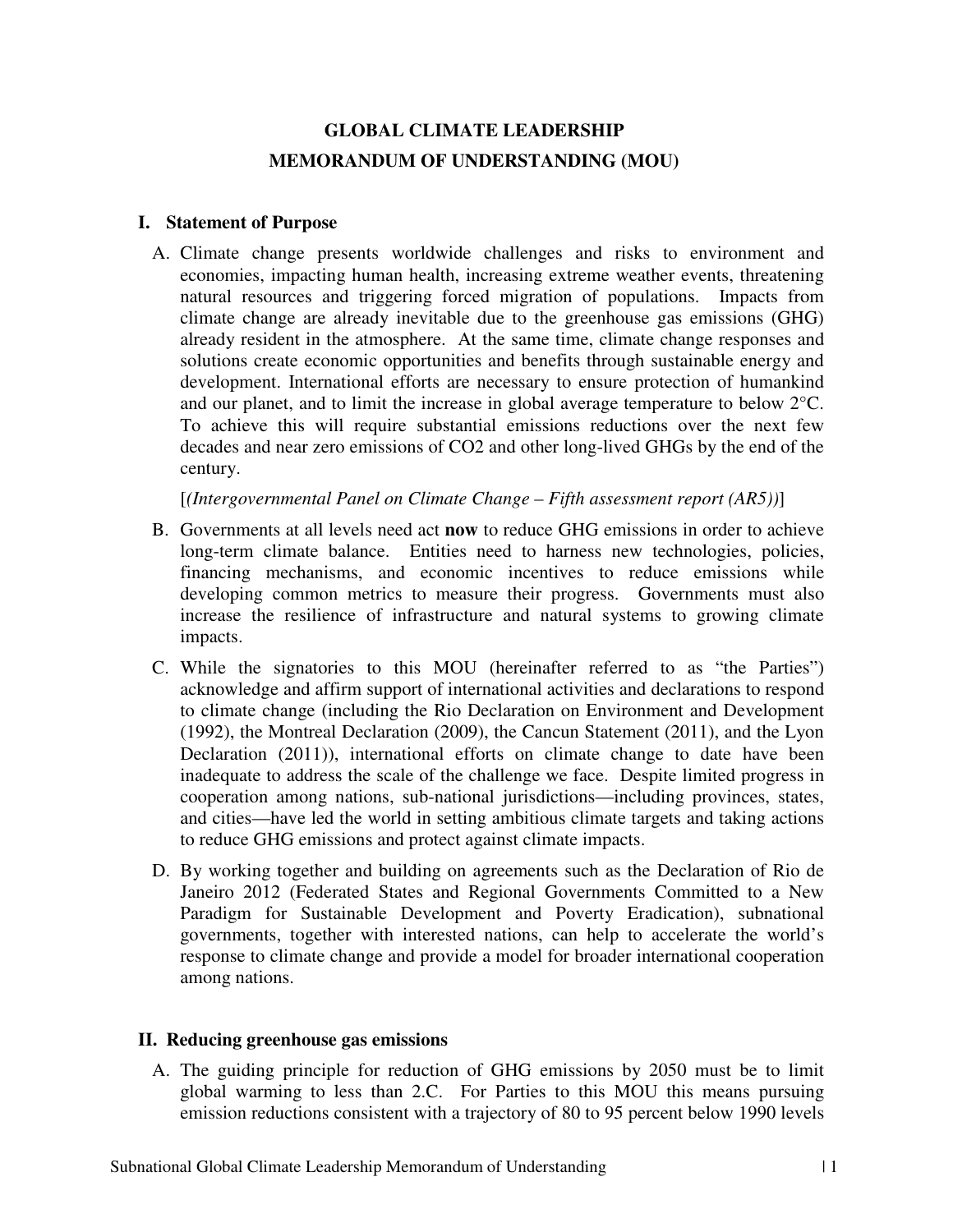by 2050 and/or achieving a per capita annual emission goal of less than 2 metric tons by 2050.

- B. In order to achieve this ambitious 2050 target, measurable progress must be made in the near-term to establish the trajectory of reductions needed. Midterm targets, including commitments for 2030 or earlier are critical. Recognizing that each party has unique challenges and opportunities, this agreement does not prescribe a specific path for 2030. Rather, Parties agree to undertake their own unique set of actions and plans in Appendix A to reach 2030 reduction goals and related targets.
- C. Parties aim at broadly increasing energy efficiency and a comprehensive development of renewable energy to achieve the GHG emission goals. Parties set forth their 2030 goals and targets for these and other critical areas in Appendix A.
- D. Specific areas of action, coordination, and cooperation:

The Parties agree that for actions related to this MOU, coordination and cooperation will be beneficial and will strengthen the efforts of participating states. The Parties agree to work together on solutions that provide near- and long-term environmental and economic co-benefits, including joint efforts where possible. The Parties may expand the list of specific areas of action set forth in this sub-section from time to time. The following is a non-exhaustive list of issues of interest for cooperation and coordination among the Parties:

1. Energy:

The Parties agree to share information and experience on redesign of the power supply and grid, technical solutions and advances in promoting large-scale switch to renewable energy and the integration of renewable energy sources, actions needed to ensure security of supply, and strategies to promote energy efficiency.

2. Traffic and Transport:

The Parties agree to take steps to reduce greenhouse gas emissions from passenger and freight vehicles, with the goal of broad adoption of "zero emission vehicles" and development of related zero emission infrastructure. The Parties agree to encourage land use planning and development that supports alternate modes of transit, especially public transit, biking, and walking.

3. Natural Resource Protection and Waste Reduction:

The Parties agree to collaborate on methods to reduce emissions from the natural resources and waste sectors, which exist at the nexus of climate mitigation and adaptation activity. Parties will share information about management techniques to sequester carbon and protect natural infrastructure. Parties will share technologies to reduce waste or convert waste to secondary raw materials or to energy.

4. Science and Technology:

The Parties agree to collaborate and coordinate on scientific assessment efforts, and share information and experience in technology development and deployment. Parties seek to help others learn from experience to maximize success of technological transitions and avoid potential obstacles.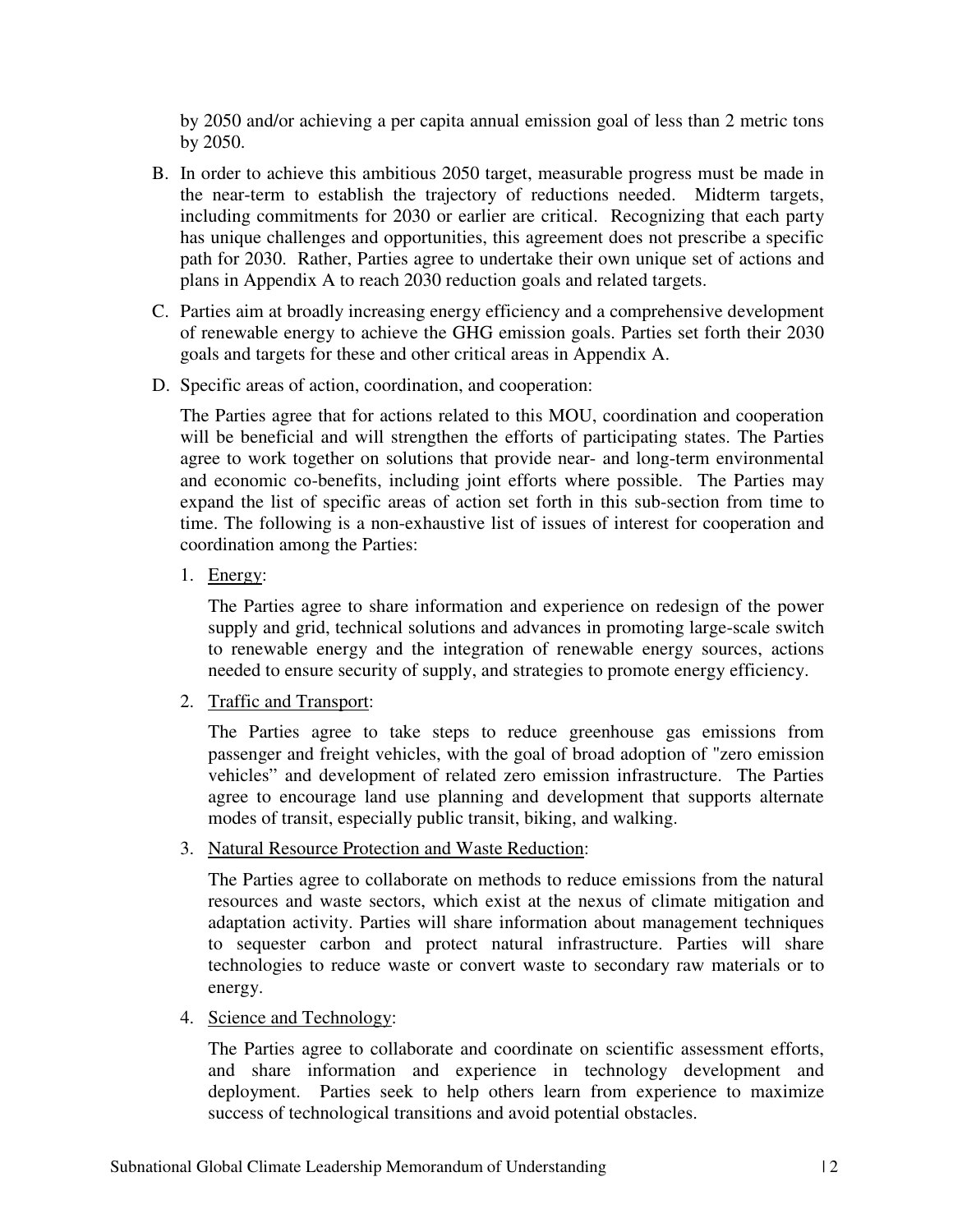5. Communication and Public Participation:

The Parties agree to collaborate and coordinate on messaging, transparency, public outreach around climate change, mitigation of GHG emissions, adaptation, and the subject matter of this MOU.

6. Short-lived Climate Pollutants:

The Parties agree to collaborate on the reduction of short-lived climate pollutants such as black carbon and methane, which will provide near-term air quality benefits, while also reducing potent climate forcing pollutants.

7. Inventory, Monitoring, Accounting, Transparency:

The Parties agree to work towards consistent monitoring, reporting, and verification across jurisdictions, and will work through mechanisms such as the Compact of States and Regions and the Compact of Mayors to that end.

# **III.Adaptation and Resilience**

- A. The Parties agree to collaborate on actions to promote adaptation and resilience, with an eye toward maximizing benefits for both GHG emission reduction and climate adaptation.
- B. Parties will share best practices in modeling and assessment to understand projected climate impacts, especially at the regional and local scale. Entities will share best practices in integrating these findings into planning and investment.
- C. Parties will work together to build metrics and indicators that can help to track progress in reducing the risk of climate change to people, natural systems, and infrastructure.
- D. In working to reduce climate risk, Parties will look to natural or "green" infrastructure solutions that maximize ecological benefits while providing protection. Parties will share best practices in designing and deploying these solutions.
- E. Parties to this MOU will work to share innovative models for financing and supporting climate adaptation, including public-private partnerships, resilience funds, and competitive approaches.

# **IV.Means of Implementation**

The Parties each have their own strategies to implement and achieve their goals and targets. While some strategies will be unique to particular Parties, others can be shared and/or modified by other Parties.

- Parties agree to collaborate and coordinate to advance respective interim targets consistent with 2050 goals and climate actions at the annual Conference of Parties and other international climate events.
- Parties agree to share and promote effective financing mechanisms domestically and internationally to the extent feasible.